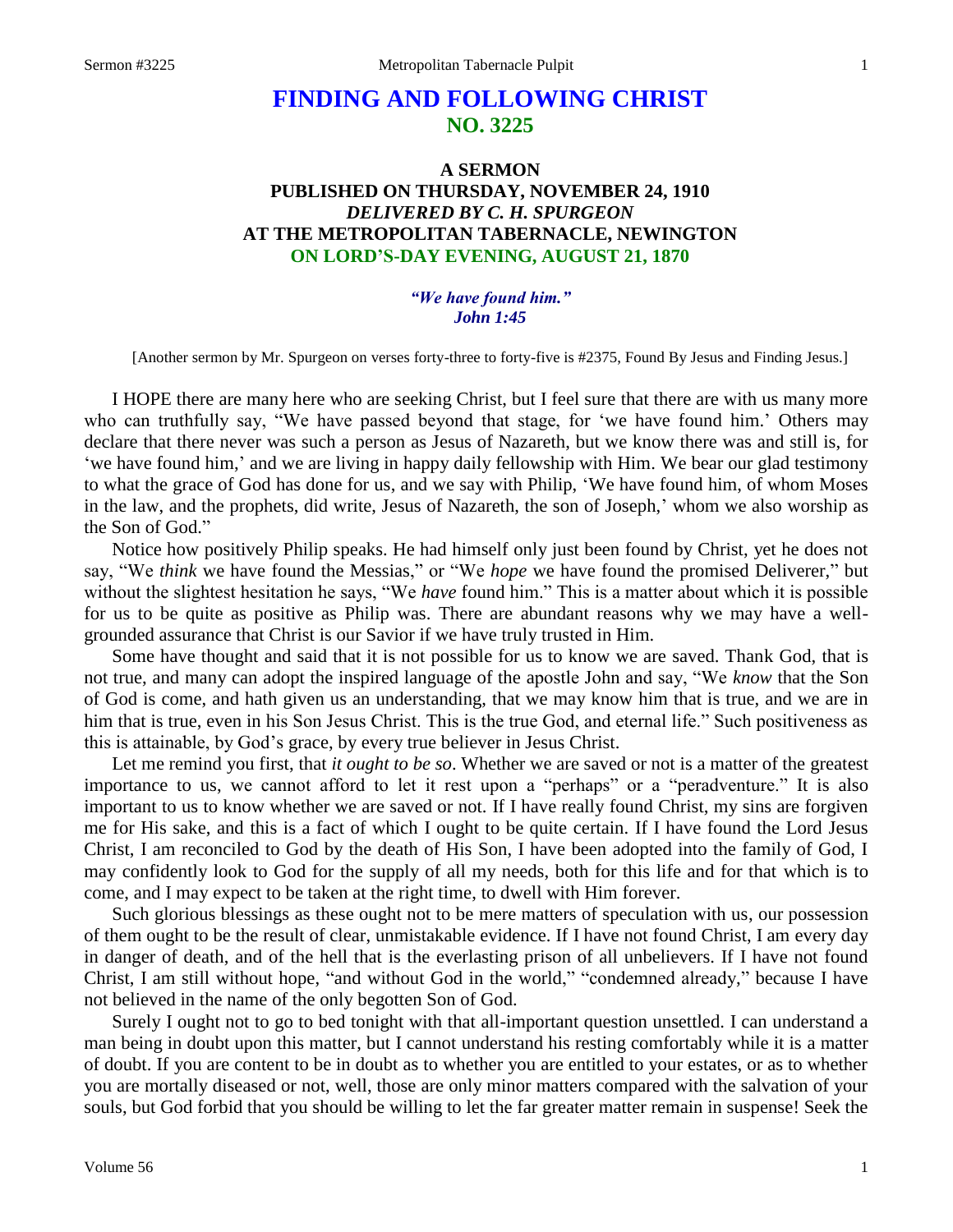aid of the Holy Spirit, and never rest satisfied until you know assuredly that you have found the Lord Jesus Christ as your own Savior.

A poor woman, some nights ago, wrapping around herself her poor thin shawl, was walking along the street because she had nowhere else to go, and as she was passing a certain building, she saw written up over the door, "For the Homeless." "That is the place for me," said she, and in she went.

Now, my friend, are you a sinner? Then I have to tell you that Jesus Christ came into the world to save sinners. Are you lost? Then I have to tell you that He came to seek and to save the lost. It would have done that poor woman no good at all to sit down on a rich man's doorstep, and consider how poor she was, she got what she needed by going to the home for the homeless, and Jesus Christ is a Home for homeless souls, so away with you, poor homeless soul, and find in Him the shelter that you need! May God's grace enable you to flee straight away to Christ, for if you do so, He will not refuse to receive you.

Remember also that *no real spiritual comfort can come to us until we know that we have found Christ*. Perhapses and peradventures are like thorns in our pillow, they prevent us from resting, or like stones in the pilgrim's shoes, they make walking very uncomfortable for him. To be able to say with Paul, "I know whom I have believed, and am persuaded that He is able to keep that which I have committed unto Him against that day," is to have a fount of consolation springing up within your heart, but to have to cry—

> *"'Tis a point I long to know, Oft it causes anxious thought, Do I love the Lord, or no? Am I His, or am I not?"*

is to be in continual unhappiness. The man who is in such a state as that may be safe, but he cannot have joy and peace, he must be weak, trembling, and tossed to and fro, like the waves of the troubled sea when it cannot rest. It is only when we can say with David, "My heart is fixed, O God, my heart is fixed: I will sing and give praise," that there is the music of deep and lasting joy in the songs that we send up to heaven.

Let me add that you may confidently hope to attain this assurance of knowledge because *so many others have already done so*. I have reminded you of Philip, and John, and Paul, but such knowledge as this was not confined to the apostolic age, it is at this moment the priceless privilege of tens of thousands of believers in the Lord Jesus Christ. If I were now to say, "Let all those brethren and sisters who know that Christ is theirs stand up and testify to this fact," I believe that the bulk of this congregation would at once rise, and I pray that you weaker ones, you timid and trembling souls, may seek Him who can work this great grace in you also, so that you too may be able to say as positively as Philip did, "We have found him."

**I.** Now I am going, with the Holy Spirit's help, to suggest a few reflections for those to bear in mind who can say, "We have found him," and the first is this, IF WE HAVE FOUND CHRIST, HE MUST HAVE FIRST FOUND US.

In the verse but one before our text, we read that this very man, who had found Christ, had himself been found by Christ. It is probably true, my dear brother or sister in Christ, that you were brought to know the Lord through some human instrumentality. A godly father or mother, a faithful minister of the Gospel, a loving Sunday school teacher or other Christian friend, or the reading of the Word under the guidance of the Holy Spirit, may have been the means of your conversion. Whichever of these it was, be grateful for it.

There is a very precious link between the instrument of your salvation and yourself, which you ought never to forget. Surely we can never cease to thank God for the man or the woman whom He used to lead us out of darkness into His marvelous light, yet that holy man did not convert us, that gracious woman could never have given us a new heart and a right spirit. We must trace our new birth to its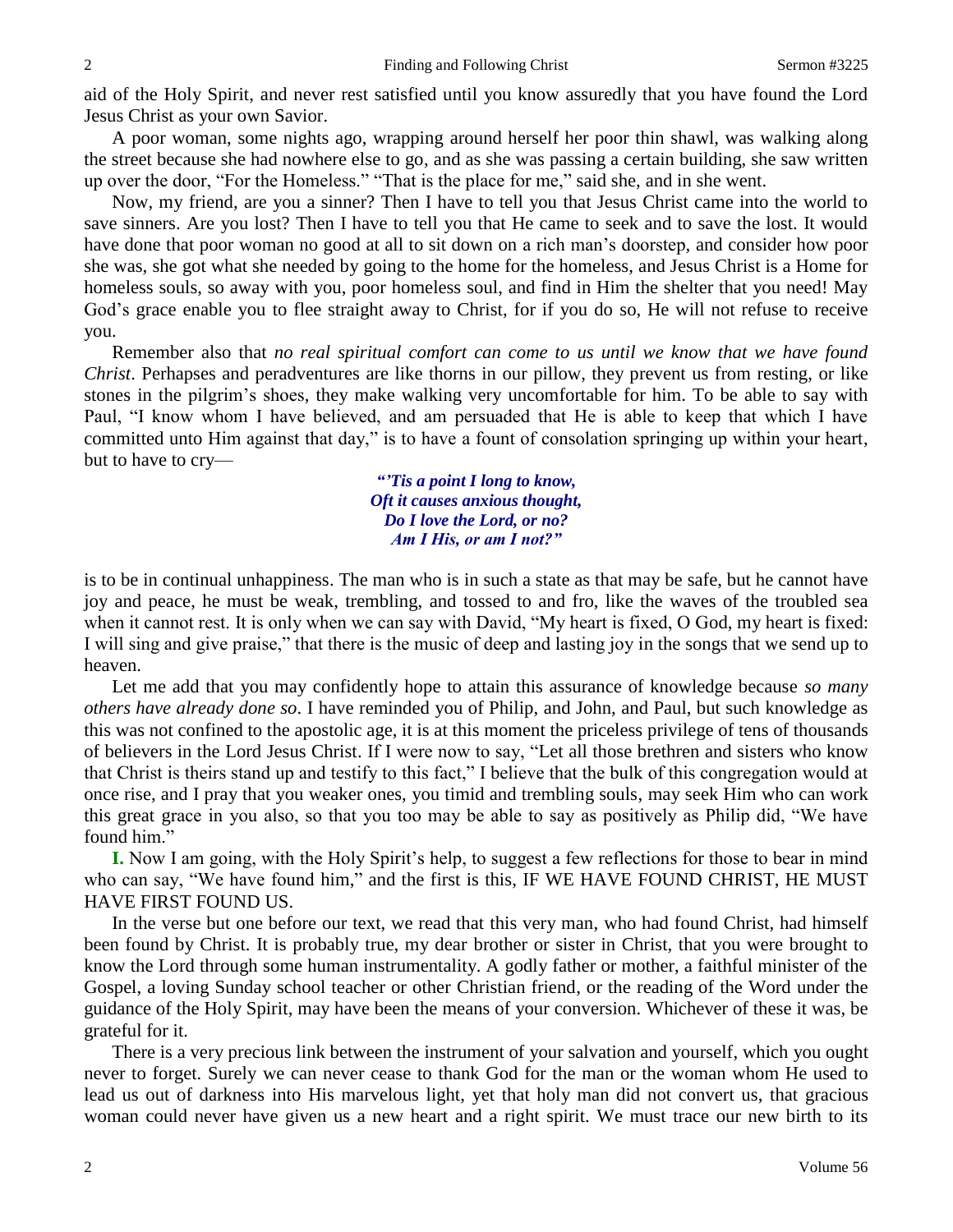#### Sermon #3225 Finding and Following Christ 3

superhuman origin, it was the Lord, and the Lord alone, who wrought that wondrous miracle of regeneration. "You hath HE quickened, who were dead in trespasses and sins." If the Lord has not turned you from the error of your ways, you are still in the broad road that leads to destruction. If He has not found you as the shepherd finds his lost sheep, you are still wandering on the dark mountains of sin and woe, and as the sheep would never find its shepherd unless he first found it, so you, if you have found Christ, must first have been found by Christ.

I want you to go still further back, and to remember that inasmuch as you never imagined that it was wrong for Christ to save you, although He has not saved all other sinners, and although some in your own family have not yet found Him, and although some who attend the same place of worship as you do have not found Him, while you have found Him, and been found by Him—you have never thought that it was wrong for Christ to make this difference between you and others.

I want you also to recollect that whatever Christ has done, He must have always meant to do, it must have been His eternal purpose to do it. Unless you are a careless blunderer, you do not do anything without having made up your mind to do it, and certainly, the Lord Jesus Christ has not acted in this great matter of the salvation of souls without thought and deliberation. Do you not see that this brings us to the doctrine of election?

Many people do not like that doctrine, but all Christian people, though they may not believe it as we do, must believe that which is the very essence of it, for if there is a difference between ourselves and others, it must have been Christ who made it by His grace, and as He made it, then it must have been right for Him to make it, and it could not have been wrong for Him to purpose to make that difference. We do not believe that Christ does anything without a plan and a purpose, and it makes no difference whether the purpose was in His mind a year ago or from all eternity, I mean that there would be the same difficulty with regard to the doctrine, though I see no difficulty in it at all.

Well then, the Lord Jesus Christ purposed from all eternity to work this good work in you by His Holy Spirit, to bring you to repent of your sin and to trust in His atoning sacrifice, and it is a part of His purpose to bring you home to heaven to dwell with Him forever. Yet there have been and still are many in this world who have not found Him—more eminent than you are, people of greater ability and loftier station. There are wise men who have never become wise unto salvation, and rich men who do not possess this heavenly treasure. There are mighty kings, who lord it over mighty hosts of men, who know not the Lord of hosts, and yield not homage to the Lord Jesus Christ.

When you think of all this, do you not marvel that *you* should have been found by Christ, and that you should have found Christ? Do you not wonder that God should have chosen *you,* that Christ should have redeemed *you,* that the Holy Spirit should have regenerated *you?* And will you not bless and praise the Lord to all eternity for making you the special subject of His grace while such multitudes and so many far more mighty ones have been passed by?

This teaching, which seems to me to be so simple and plain, lies at the root of the profoundest doctrines of Holy Writ, and it is at the same time one of the most practical truths in the whole of the divine revelation. Nothing makes us love Christ more than knowing that He has loved us with an everlasting love, and therefore with loving-kindness has drawn us unto Himself. Nothing makes us crave for likeness to Him so much as the knowledge that He has chosen us, and ordained us, that we should go and bring forth fruit, and that our fruit should remain, even "fruit unto holiness, and the end everlasting life."

I wish that this truth was understood and believed by all Christians, for it is God's truth, and a very precious truth. I feel sure that it is believed by many who have not recognized it or fully understood it. I remember preaching in the open air, to a great crowd of miners, most of them Methodists, and as I preached, they shouted "Glory!" "Hallelujah!" "Praise the Lord," and so on. Just as they were in full cry in that fashion, I paused a moment and then said, "This brings me to the doctrine of election." I could almost feel the cold shiver of disappointment that seemed to pass through the crowd, and it appeared likely that there would be no more "Hallelujahs" during that discourse, but I said to them, "In your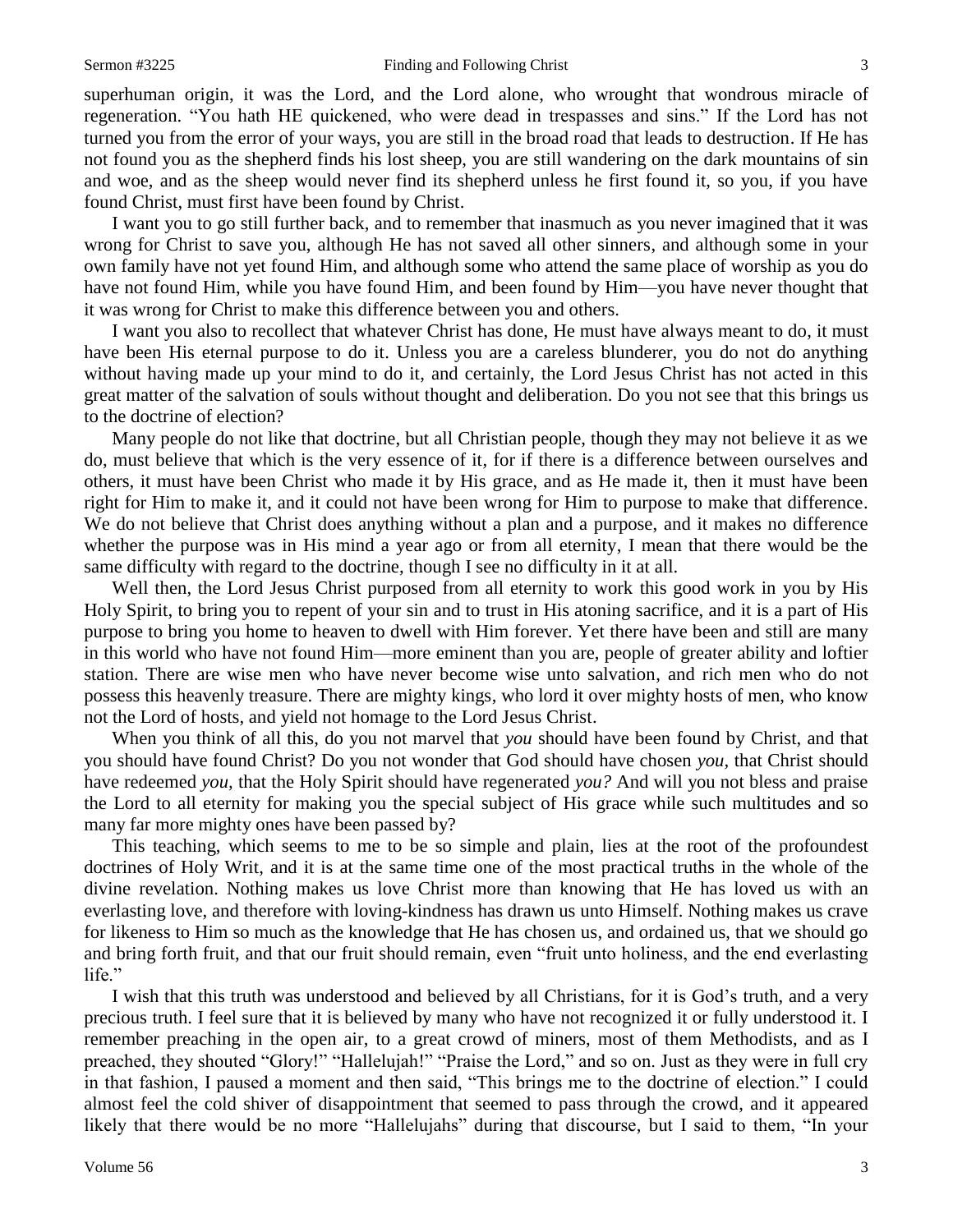hearts you really believe that doctrine, though you imagine you do not, and before I have finished my sermon, I will prove it to you, and many of you will shout, 'Praise the Lord,' for it, even more loudly than you were doing just now."

I saw the look of incredulity upon their faces, but I went on, "Here is a man who was once a drunkard, a swearer, a Sabbath-breaker, a thief, a liar, and everything that was bad, but a great change has somehow come over him, and he is quite a new man compared with what he used to be. There is no such alteration in many of his old companions and friends, who can have made him so different from what he once was?

Here is a glorious golden crown, and whoever has made this man to be such a contrast to what he was before ought to have this crown placed upon his head." Then I said, "Shall I put the crown on the man's own head? Did he make this change in himself?" "No, no!" came the answer from all parts of the crowd. "Well then," I asked, "On whose head shall I put the crown? Who is to have the glory of this man's conversion?" At once they cried, "The Lord, the Lord alone, put the crown on His head."

So far we were all agreed, and I therefore asked next, "Was it wrong for God to make this difference?" No one dared to say that it was, so I advanced to my next question, "As it was right for God to make this difference, was it not also right for God to plan beforehand that He would do so? The Lord did not act without a set purpose, and therefore, as He is to be crowned for the action, is He not also to be crowned for the purpose to do it?" "Yes, that He is," cried the crowd, "Bless His name, hallelujah!" So I won the hallelujahs of my Methodist friends for the doctrine of election as I said I would.

We do not preach, we have never preached, and we shall never preach that God has created any man for the purpose of destroying him, but we do preach, and shall preach as long as we live, that salvation is of the Lord, and all of grace from first to last, and therefore, that all the glory of it must be given to the divine hand that wrought the work, and to the eternal mind that planned the work, and to the great heart of love that was the fount and source from which the gracious purpose sprang. The only explanation of the whole matter is the one we have so often sung—

> *"What was there in you that could merit esteem, Or give the Creator delight? ''Twas even so, Father,' you ever must sing, 'Because it seemed good in Thy sight.'*

*Then give all the glory to His holy name, To Him all the glory belongs; Be yours the high joy to still sound forth His fame, And crown Him in each of your songs."*

**II.** My second observation is, IF WE HAVE FOUND CHRIST, LET US FOLLOW HIM. Philip found Him, and followed Him all his days.

Christ was given to be the Leader and Commander of His people, so His people should all follow Him. You have followed Him, beloved, but can you not follow Him yet more closely? You are His disciples, but can you not learn more of Him than you have yet learned? Let us follow Jesus promptly. I want to be in such a state of heart and mind that the moment I know what Christ's will concerning me is, I do it. I would like to be a leaf borne along by the blessed current of His divine purpose, having no will or wish to resist the sacred influences of His unerring mind and loving heart, to obey His commands promptly and cheerfully, and not only to obey cheerfully, but also to suffer cheerfully if He so pleases.

It is a blessed condition to be in to take anything and everything from Christ, whether it is a kiss or a blow, to do anything for Christ, whether it is pleasing to the flesh or not, to yield up everything for Christ, to be, indeed, a divine sacrifice for Him, which is, after all, only the "reasonable service" which He is fully entitled to claim from us. We read in the Revelation concerning some, "These are they which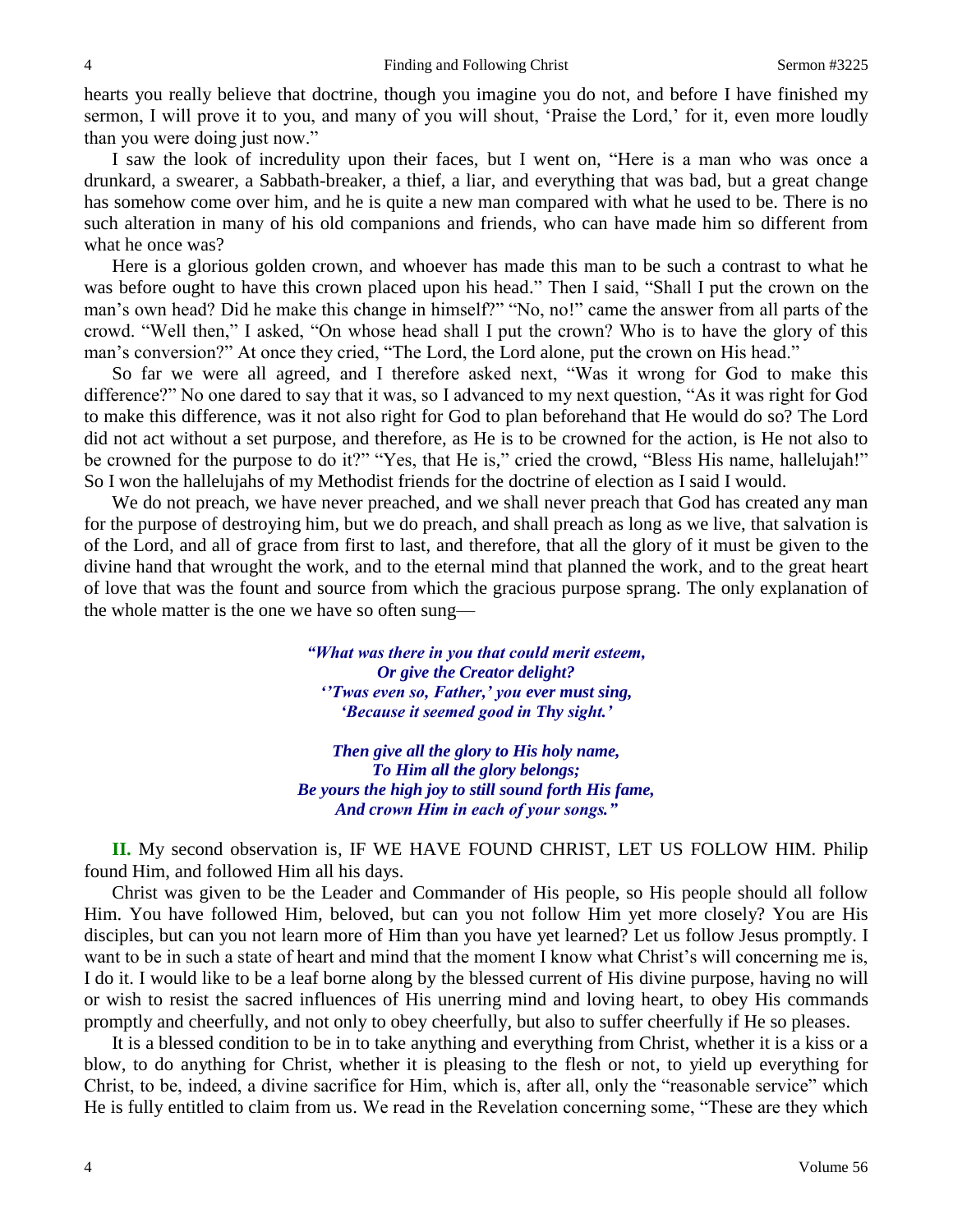Beloved brethren and sisters in Christ, I entreat you to leave no path untrodden where you can see the footprints of your Lord and Master. Jesus went to Jordan's stream, and was baptized there by John, have *you* followed Him in this blessed ordinance? Jesus, even while living and laboring amongst sinners, was separate from them, are *you* living the separated life? What He did, let us do as far as it is in our power, what He was, let us be so far as that is possible. He was reviled, despised, and rejected of men, so let us count it an honor to receive similar treatment for His sake. He was content to walk on the bleak side of the hill, so let us not seek the sunny side by craving the world's esteem. Is this your heart's desire, beloved? Do you sing—

## *"Through floods and flames, if Jesus lead, I'll follow where He goes"?*

Then mind that you not only *sing* those lines, but make them true in your life. Are any of you following Christ afar off, as Peter did? Then beware lest you fall as Peter did. Are you following Christ in your business, or do you forget Him when you are in the office or in the market? Do you follow Christ in your home, or do you forget Him when you are there? Some of you used to follow Jesus very closely, and to be very warm friends of His, have you been growing cold towards Him? Oh, let this no longer be the case, but if you have found Him, follow Him, and follow Him "whithersoever He goeth."

**III.** Now, thirdly, IF WE HAVE FOUND CHRIST, LET US PRIZE HIM.

It is no trifle that we find, when we find Him, for He is the priceless pearl whose worth no man fully knows.

If I have found Him, how shall I prove that I prize Him? First, *let me be willing to lose all that I have for Him*. Does my present position in life involve me in sin? Then let me leave it rather than grieve my Lord. Is my business an evil one? Then let me renounce it at once, for if I do not, I shall have to renounce Him. Have I any companions who are the enemies of Christ? Then I dare not call them my friends. Is there some dear one with whom I have entered into such close association that it will draw me away from Christ? Then, while I can, let me break the connection, for I must give up all for the Christ who gave up all for me.

The captain of a vessel, when his ship is in danger of sinking, will throw the most valuable cargo into the sea if thereby he may save the ship and the lives of all on board, and I must be willing to part with my joys, my pleasures, my money, my friends, and all that I have, rather than give up my Lord and Savior, for I must have Christ at any cost.

Further, if you have found Christ, and want to prove that you can prize Him, *study to find out all that you can about Him.* Jesus Christ is a great mine of untold wealth, and no man has ever yet perfectly explored that mine. Read the Scripture to learn all you can about Christ, listen to any preacher or teacher who can tell you anything about Christ, and be sure to meditate as much as you can upon Christ. He is the chief among ten thousand, "yea, he is altogether lovely."

At our first sight of Him, we fall in love with Him, but His choicest beauties are the hidden ones which we only find by diligent search, and much fellowship with Him. As you get to know more of Him in His person, in His work, in His offices, in His promises, in His power, in His love, you will prize Him all the more until you would not set even heaven itself in comparison with Him, for what would heaven be if He were not there?

Further, beloved, if you prize Christ as you ought, *you will make all the use you can of Him,* and He loves to be of use to His people. Is there any sin upon your conscience? Run to Him to remove it from you. Is there any trouble on your mind? Go and tell Jesus. Is there anything that is a burden to you? Cast your burdens upon Him, and He will relieve you of them, or give you the grace and strength to carry them. Remember that Jesus Christ is an everyday Savior, an all the year round Savior, a whole of life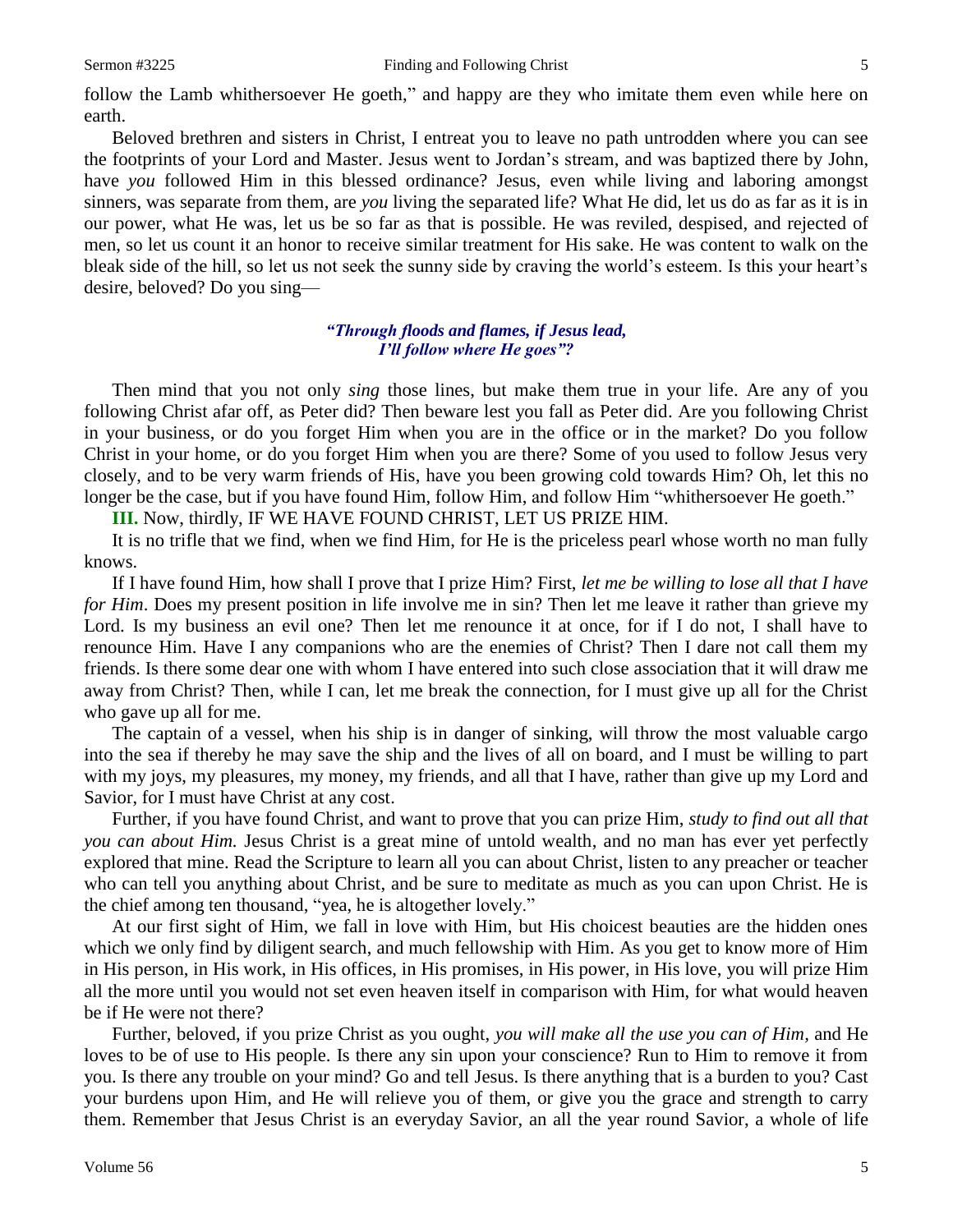Savior, a Savior for the body as well as for the soul. Whatever there may be lacking in you, there is nothing lacking in Him, and He can supply all that you lack. He is the Bread of life, so feed upon Him. He is the Light of the world, so see everything in the light that comes from Him. He is your all in all, so look for all in Him.

Show, too, that you prize Christ as you should by *letting others see how you value Him*. A bride, who has many precious jewels, will wear them where they can be seen and admired by others, and we too, are to put on the Lord Jesus Christ, who is more precious than all the gems in the universe. Some professing Christians are apt to blush at any allusion to their Christianity, but if it is the blush of shame, they have cause to be ashamed of such blushing.

I never hear of any man blushing because he is a peer of the realm, though there have been many of the so-called "nobility" who might well cause their fellow peers to blush, but to blush because one is a Christian—oh, this must never be! As well might we blush at being likened to an angel. Suppose the ungodly point the finger of scorn at you, that is the only way in which such people can really honor you. Will you strike your colors because the enemy attacks you? Nay, nay, nail the flag to the mast, and fight so bravely for Christ that the enemy has to strike *his* colors. It is the act of a pirate to sail under another flag, so whatever ship you meet on life's wide sea, fly the flag of your King, and defy the devil and all his legions to do their worst.

At home and abroad, in the house of God or in the street, in the market or wherever you may be, let friend and foe alike know that you belong to Christ. I would that all of us who are members of this Tabernacle church might love the Lord with a far deeper and more fervent love than we have ever yet experienced. I know that there are some eminently gracious souls amongst us, and I pray that their number may be greatly increased, but I am anxious lest, as a church, we should fall to the low level of so many of the professing Christians of this age. Our Lord Jesus Christ deserves the very best that we can bring to Him, so let us give Him our hearts, our minds, our time, our talents, and all we have, to show how greatly we prize Him whom we have found.

**IV.** Fourthly, and briefly, IF WE HAVE FOUND CHRIST, LET US NEVER PART WITH HIM. Philip became one of Christ's disciples, then one of His apostles, and now he is with Christ forever.

You will go, young man, into the workshop or to the counter tomorrow, and your companions will laugh at you if you say you are a Christian, but do not part with Christ because of the laughter of fools. Some of you will be going to the Stock Exchange or to the various markets of this great city, but part not company with Christ by doing what is wrong. Hold Him fast, and keep to that which is right, and honest, and true, for he is a traitor to Christ who gets even a penny by an unrighteous action. Tomorrow, some of you may hear that which is blasphemous or foul, rebuke, it in your Lord's name, for he who is silent when he ought to speak is tacitly denying his Lord and Master.

Again I say to you, hold Him fast however much men may scoff at you for doing so, for such a treasure as Christ is well worth holding. Let no man separate you from your Lord, if you are truly His, I am persuaded that no one and nothing shall be able to part you. Though the devil himself should try to tear Christ away from you, he cannot do it, for Christ is stronger than Satan, and He holds you with a divine grip which the devil and all his hosts cannot relax.

I especially urge you not to let Jesus slip away from you insensibly through your neglect of private prayer, or the reading of the Scriptures, or your intimate personal communion with Him. Make your prayers more fervent, your study of the Word more intense and real, and your daily walk with Christ more close and tender. Abide in Him, never give Him or anyone else cause to think that you have left Him. The good soldier of Jesus Christ never has a furlough, he is like the knights of old who slept in their armor, and were ready for the fray at any moment.

A Christian is to be a Christian evermore and in every place, he may not do wrong once a year, nor once in a lifetime. What would you say to a man who told you he was only going to poison himself once? What would you think of a wife who said she was going to cease loving her husband just for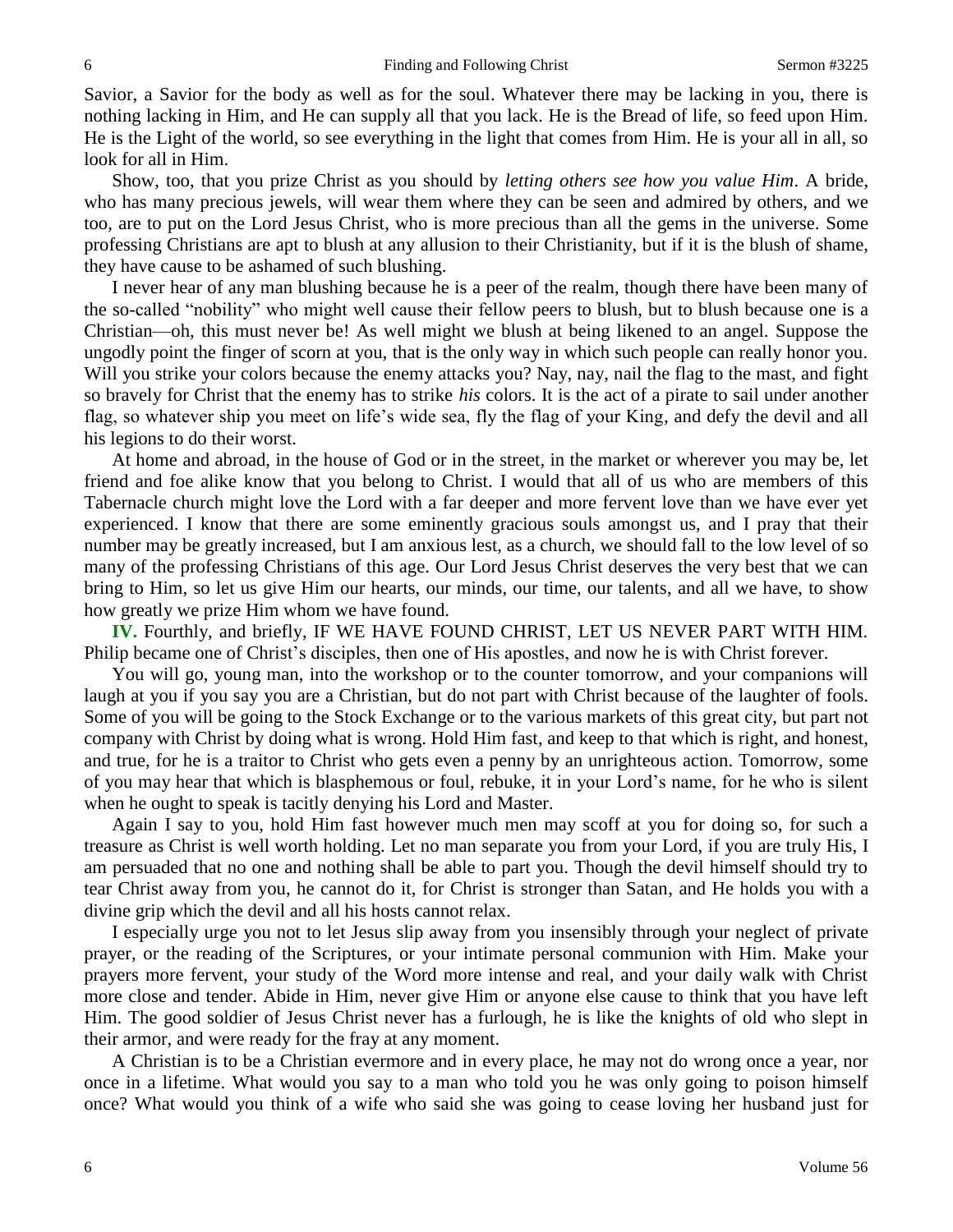once? We too, are married to Christ, so we are His, and wholly His, and only His. Hold us fast, O Thou blessed Lover of our souls, for only so can we continue to hold Thee fast!

**V.** My last injunction is this, IF YOU HAVE FOUND CHRIST, TELL OTHERS ABOUT HIM, even as Philip said to Nathanael, "We have found him."

I have sometimes feared that some professing Christians fancy that they are to keep Christ all to themselves. They seem to have an idea that heaven is just—

### *"A little spot enclosed by grace,"—*

where only they and a small select company of likeminded persons will gain admittance. I cannot congratulate them upon harboring such a notion, and I very strongly urge them to imitate the example of a man who found that he had a forged banknote in his possession, so he threw it over a hedge, and ran away as fast as he could for fear anybody should think it belonged to him. Such a spirit as that seems to me to be quite contrary to the mind of Him who wept over Jerusalem, and who said, "How often would I have gathered thy children together, even as a hen gathers her chickens under her wings, and ye would not!"

Have you found this great hive of honey, and is it very sweet to your taste? Then tell others of it, for there is abundance for them and you too. You are not like the poor people in a besieged city who feel that every mouthful that someone else eats leaves so much the less for them. Oh, no! there is "bread enough and to spare" in the great Father's house, so no prodigal son need perish with hunger. At the Gospel banquet you may eat as much as you want, but there will be just as much left for others. We have to deal with the God who is infinite and omnipotent, whose supplies are inexhaustible, and who will be glad and gratified as we spread far and wide the invitations to the great feast in honor of His Son.

My brothers and sisters in Christ, as you love Him, follow His blessed example by going after the lost sheep until you find them. If you had only common humanity, it ought to make you earnest in seeking to deliver others from going down to the pit by telling them of Him who has paid the ransom price for all who put their trust in Him. A battlefield must present a terrible sight to all who gaze upon it. I wish all those who are so eager for war could see the horrors of which we can scarcely bear to read, yet this great London presents a still more terrible sight to those whose eyes have been opened to see sinners as they really are in the sight of God.

Our streets swarm with the unregenerate, many of you live next door to them when they are at home, some of you live in the same house with them, some even sleep in the same room with them. Plead for your husbands or wives, your brothers and sisters, your parents or children, and plead with them as well as for them. God forbid that you should be eternally separated from those who are so near and dear to you! Pray for them night and day, you who are the Lord's remembrancers, take no rest, and give Him no rest, and give them no rest until they are saved.

Next to your own relatives, plead with and for your servants, your masters, your neighbors, and all with whom you come in contact, and then widen your sympathies and supplications until they shall embrace all of woman born. Remember Richard Krill's question, "Brethren, the heathen are perishing, will you let them perish?" Do not neglect the heathen abroad or the heathen at home.

An earnest minister said to his people one Sabbath, "I am going, this week on a mission to the heathen." The deacons looked at one another, for the pastor had not mentioned the matter to them, and the members thought, "We are about to lose our dear minister, but whatever has made him think of going as a missionary to the heathen?" While these thoughts were passing through their minds, he quietly added, "But I am not going out of this town in order to be a missionary," and there is no need for anybody to go out of town in order to be a missionary to the heathen.

There they are, brothers and sisters, all around you, and you are the missionaries. There is your work, go and do it, and may God bless you in it, and so may many precious immortal souls through you be led to find Jesus, and to trust in Him for salvation, for His name and mercy's sake! Amen.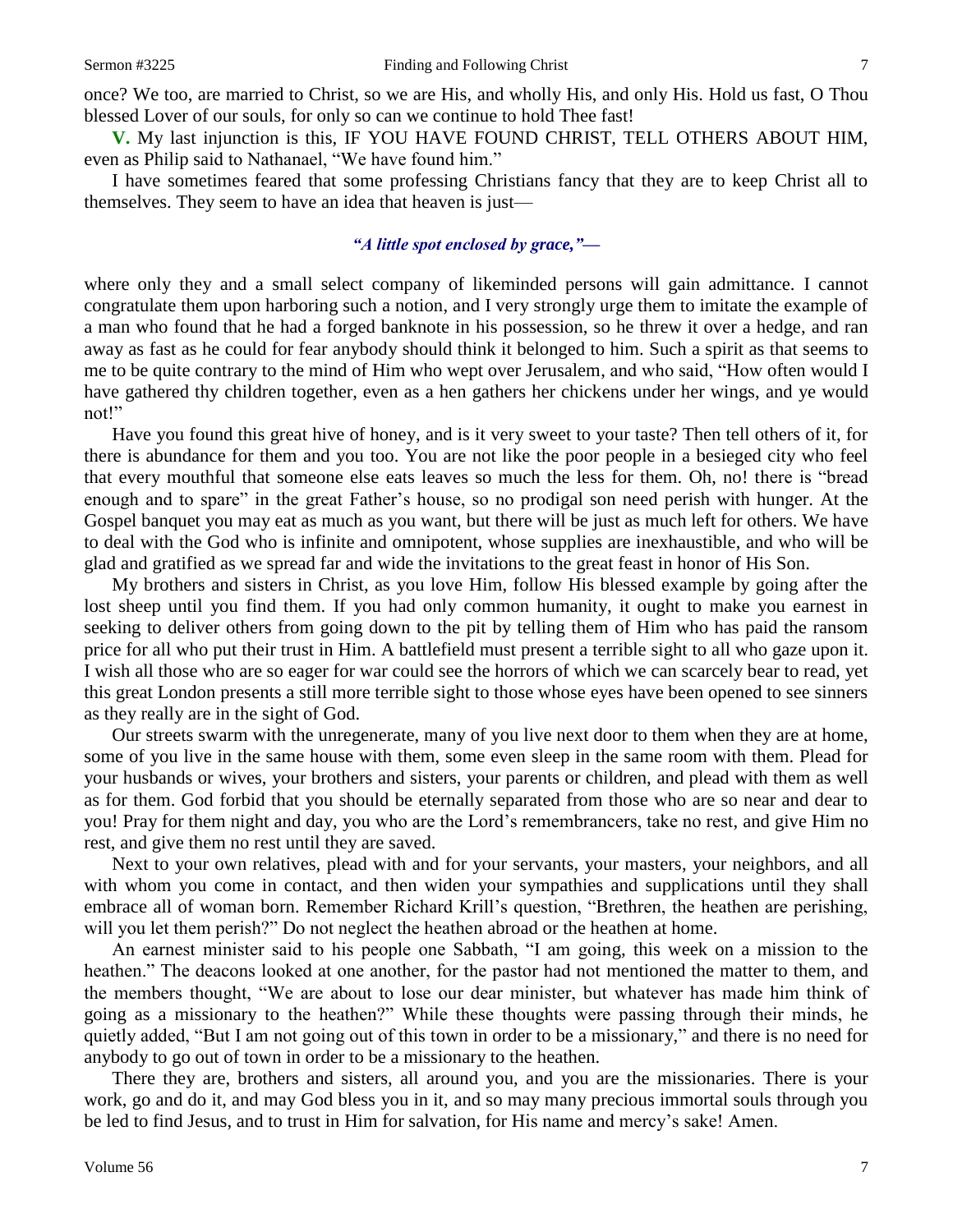### **EXPOSITION BY C. H. SPURGEON**

# *ACTS 2:1-21*

[The following exposition is the earlier portion of the one published with Sermon #3224, "Repentance and Remission".]

**Verses 1-8.** *And when the day of Pentecost* [See sermons #511, Volume 9—Pentecost and #1783, also entitled Pentecost] *was fully come, they were all with one accord in one place. And suddenly there came a sound from heaven as of a rushing mighty wind, and it filled all the house where they were sitting. And there appeared unto them cloven tongues like as of fire, and it sat upon each of them. And they were all filled with the Holy Ghost and began to speak with other tongues, as the Spirit gave them utterance. And there were dwelling at Jerusalem Jews, devout men, out of every nation under heaven. Now when this was noised abroad, the multitude came together, and were confounded, because that every man heard them speak in his own language. And they were all amazed and marveled, saying one to another, Behold, are not all these which speak, Galileans? And how hear we every man in our own tongue, wherein we were born?*

These men, so far from being able to speak many languages, could not by themselves speak even one correctly. The Galileans dialect was a base degradation of the true Jewish tongue, so that the Galileans were always the subject of sneers and scoffings on account of their mispronunciation. There are several stories in the old Rabbinical writings, all intended to ridicule the Galileans, yet these men had now been taught to speak their own language perfectly, and what was more marvelous still, languages that they had never heard now came pouring forth from their lips with the greatest fluency. How wide the range of those foreign tongues was, we learn from the following verses—

**9-11.** *Parthians, and Medes, and Elamites, and the dwellers in Mesopotamia, and in Judaea, and Cappadocia, in Pontus, and Asia, Phrygia, and Pamphylia, in Egypt, and in the parts of Libya about Cyrene, and strangers of Rome, Jews and proselytes, Cretes and Arabians, we do hear them speak in our tongues the wonderful works of God.*

Babel's curse was now removed—not by a reversing of God's curse, for God's curses and blessings are both like the laws of the Medes and Persians which never can be altered, men still spoke the tongues of confusion, but the apostles were able to speak to them all after receiving that miraculous gift of tongues. Thus was fulfilled that promise of Jesus, "He that believeth on me, the works that I do shall he do also; and greater works than these shall he do; because I go unto my Father," for Christ never spoke with many tongues, nor did He enable His disciples to do so during His life on earth, but when He had gone back to heaven to His Father, and had received gifts for men, they were enabled to do greater works than He had accomplished by His personal ministry here below.

**12-13.** *And they were all amazed, and were in doubt, saying one to another, What meaneth this? Others mocking said, These men are full of new wine.*

That is to say, if a Libyan, for instance, had been listening to one who was preaching in the language of Cappadocia, he might think that the man was merely babbling strange sounds without any meaning in them. To others, the inspired speech of the apostles was only like the incoherent utterances of drunken men.

**14-20.** *But Peter, standing up with the eleven, lifted up his voice, and said to them, Ye men of Judaea, and all ye that dwell at Jerusalem, be this known unto you, and hearken to my words: for these are not drunken, as ye suppose, seeing it is but the third hour of the day. But this is that which was spoken by the prophet Joel; and it shall come to pass in the last days, saith God, I will pour out of my Spirit upon all flesh: and your sons and your daughters shall prophesy, and your young men shall see visions* [See sermon #806, A Young Man's Vision]*, and your old men shall dream dreams: and on my servants*  and on my handmaidens I will pour out in those days of my Spirit; and they shall prophesy: and I will *shew wonders in heaven above, and signs in the earth beneath; blood, and fire, and vapour of smoke:*